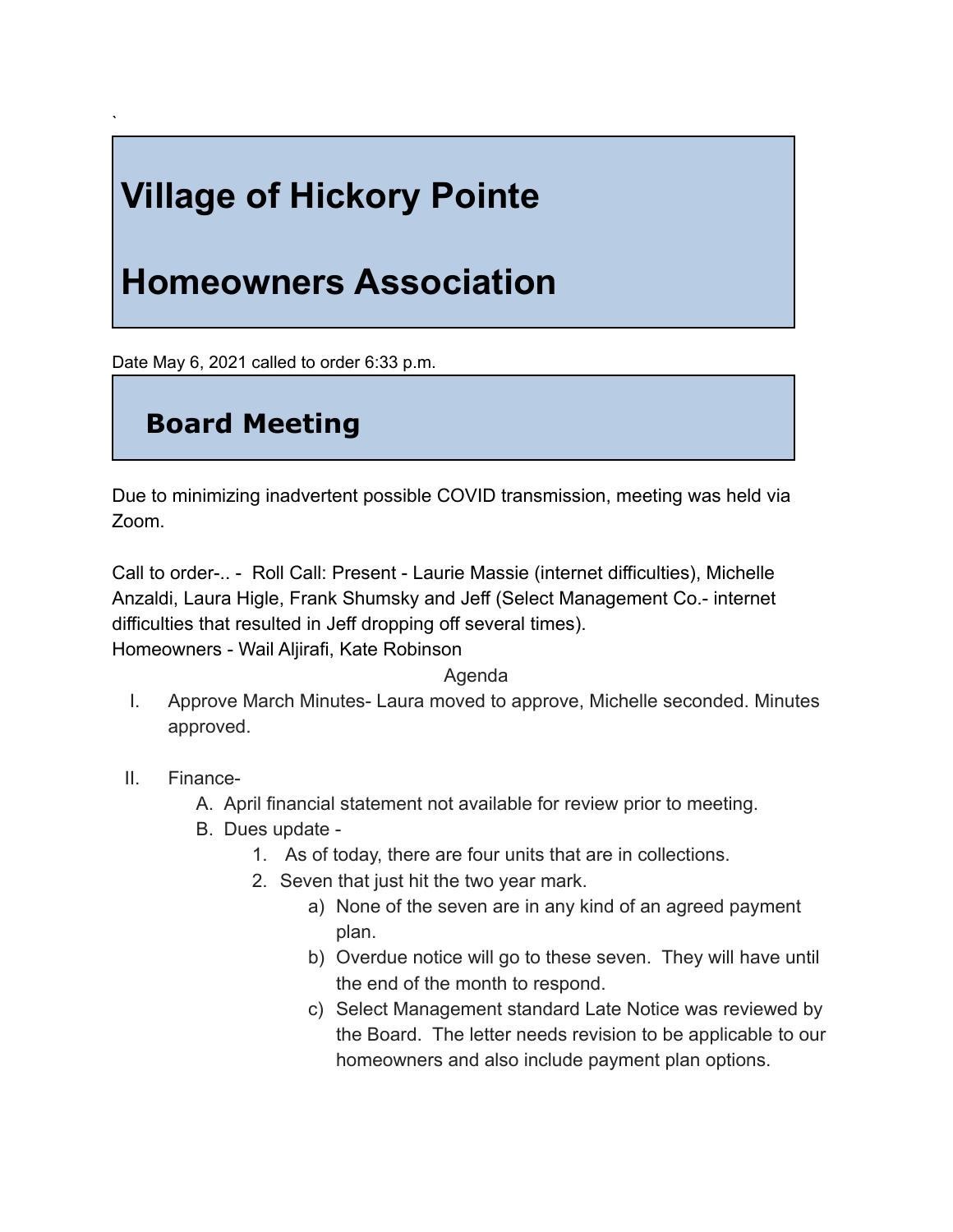Michelle offered to circulate a draft letter with the Board and then send it to Jeff.

- 3. Twenty-two units are overdue for 2021 dues.
	- a) These units should get overdue notice.
	- b) Board clarified this late notice letter should come from the Property Management company and not go to legal yet.
- II. Infrastructure work Detention Pond/System
	- A. Catch Basins- (12 -20 remaining) -Update Jeff reached out and advocated strongly for a timeline of completion. No response yet. (Completion of the SW quadrant still needs to be completed. (Northern quadrants do not have sumps.) Jeff will reach out again.
	- B. Continue to monitor work initiated in 2019.
- III. Pool
	- A. New County guidelines updated May 1 but no changes. Guidelines continue to require attendants to monitor 50% capacity; someone to monitor social distancing; sanitize frequently touched surfaces (gate, door handles, tables, chairs etc.).
	- B. Laurie proposed a mailing to homeowners indicating the need to fill these positions in order to open the pool and if anyone was interested in these positions. Laurie will write a letter to the Board for review.
	- C. Pool opening is progressing and getting ready to pursue an inspection. (No leaks from the winter.) Laurie requested Select to reinstate garbage collection.
	- D. Resource needs
		- 1. The Association needs someone who will clean the bathrooms weekly.
		- 2. The Association needs people who will monitor social distancing guidelines.
		- 3. Select clarified:
			- a) We need to post the expectations of social distancing.
			- b) A monitor doesn't have to be there full time, just multiple times a day.
			- c) Someone needs to be available and at the pool within 15 minutes, in case there is a problem at the pool and it needs to be shut down.
			- d) Select Management (Jeff) stated as long as these guidelines are followed, we are fine.
		- 4. Normal capacity is 99 individuals. COVID guidelines now restricts this to 50% (49 people). Will need signage about this.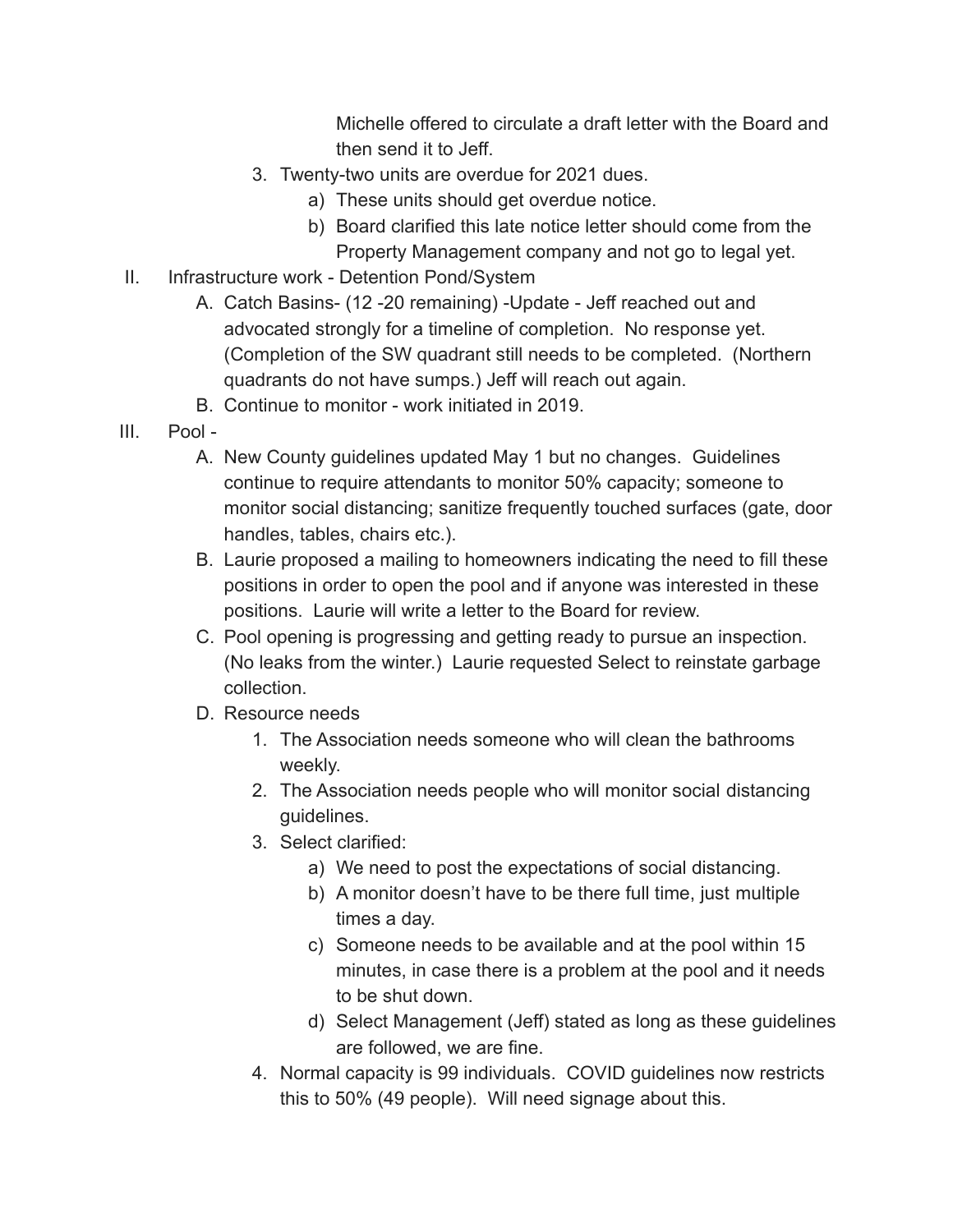- 5. Board discussed asking homeowners who visit the pool to monitor for expectations and having one phone number to contact in case the pool needs to be shut down.
- 6. Board discussed using the position to clean bathrooms to also work the major / busy time frames of pool attendance. Board discussed using this position to be the individual contacted in case the pool needs to be shutdown. Monitoring focus is on monitoring the number of individuals in the pool.
- 7. Laurie will talk to the contact that Frank found. Laurie will update the Board.
- E. Pool will still need a permit which is contingent on the inspection. Once the inspection is completed Jeff will submit the inspection to the State and wait for the permit to arrive.
- F. Chlorine prices are going up. We are expecting an impact on our budget.
- G. Discussion about old furniture, Laurie will take care of the disposal of this.
- IV. Landscaping-
	- A. Spring fertilization- Select said it was done last Friday.
	- B. Select will follow up with CQC on the poison ivy of the homeowner.
	- C. Ticks- a Homeowner wrote and said her dog had several ticks after being in the common area. The homeowner requested the Board consider spraying for ticks. The Board requested Select to seek a quote from CQC.
	- D. Frank searched the internet and stated he read that aerating the pond is the best solution and then found a commonly identified solution of "Mosquito Bits" found at Home Depot. Frank will send more information to the Board.
	- E. Board reviewed the bylaws concerning seeding a front yard vs sod. This issue was addressed by the previous board in 2016. No change.
- V. Update on Legal- Collections No concerns or updates at this time and it is being monitored.
	- A. No updates because financials have not been shared with us.
	- B. The shed has been removed.
- VII. Architectural Committee
	- A. Kate Robinson has offered to lead the Architectural Committee.
	- B. The Board appointed her to the Chair of the Architectural Committee. Kate accepted.
	- C. Laurie will speak in depth with her about this committee and process.
	- D. Board discussed some history of identifying what might be architectural issues.
	- E. Laurie and Kate will walk the subdivision to discuss.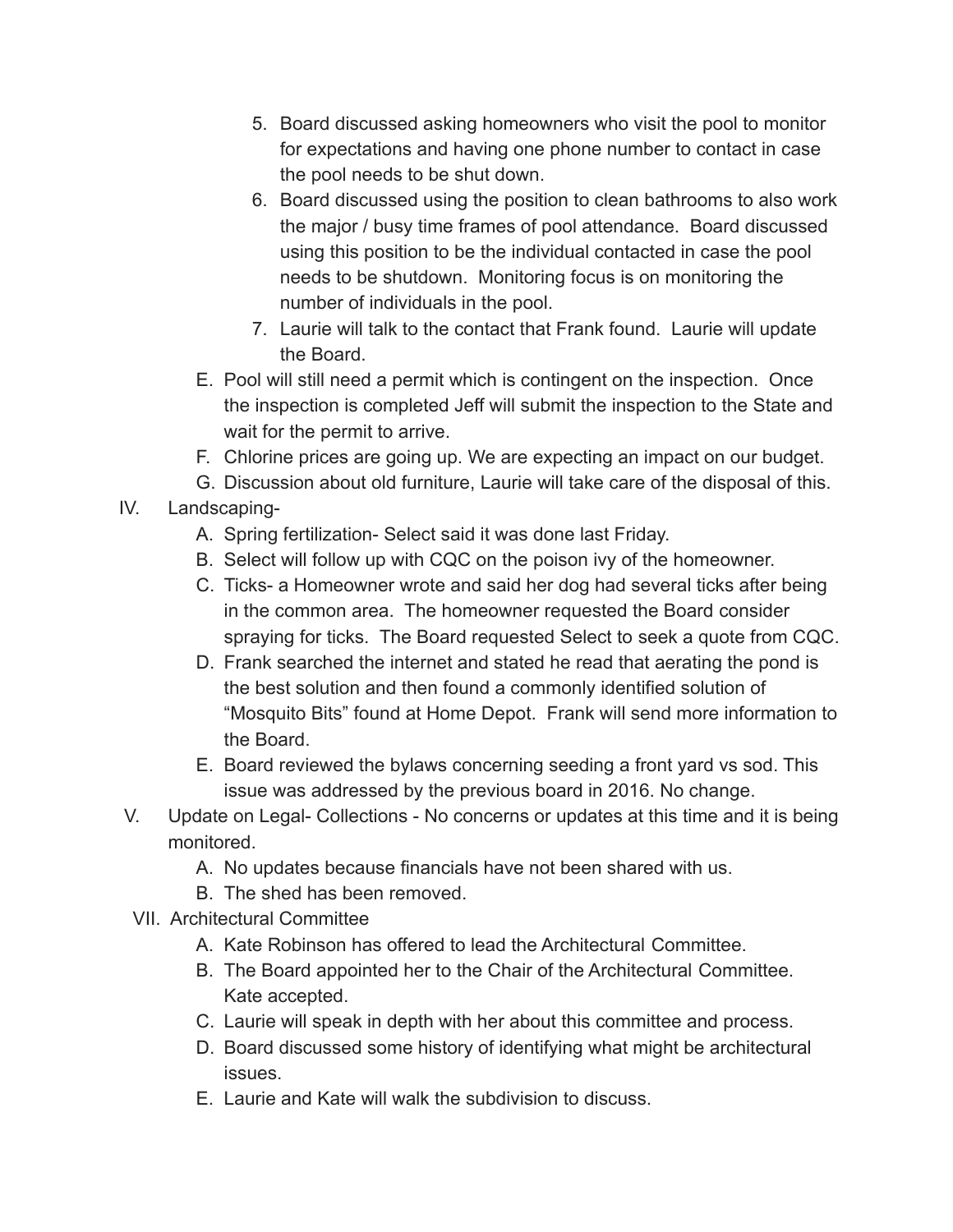VIII. Bylaws -

- A. The Board and informal group discussed a date to resume discussion. Board identified May 20.
- B. Laura will email a Zoom link for this meeting and include previously interested homeowners on the email invitation.
- IX. New Business-
	- A. Annual Meeting- Homeowner's Association is still waiting for the State to allow indoor meetings with more than 200 people attending.
	- B. Per previous request, Select walked the common area sidewalks and found three cracks. Laurie requested Select to obtain a quote to repair these. (Other sidewalk cracks are the responsibility of the homeowner).
	- C. Group discussed cars that block sidewalks. Michelle will notify the new Township enforcement individual.

Per June 2020 Minutes: Zoom meetings- During these times of COVID, the Board will be meeting electronically via Zoom and the meetings are open to homeowners. Interested homeowners should email the board requesting the specific link to the scheduled Zoom meeting. The Board wants to be sure to be able to use the meeting time to get through the agenda but also provide an opportunity for Homeowner's to participate. The Board has agreed upon Homeowners having 3 minutes at the beginning and end of the meeting to pose concerns, provide input or ask questions. The Board may or may not respond to questions or comments as further information may be necessary to formulate an accurate response.

Parking lot:

- 1. Pond "status" was reviewed and a field assessment was conducted for plants and species (both native and invasive). Board is not clear what next steps should be, could be or priorities. Costs are a concern as well. Tabling this until someone is willing to take up this project.
- 2. Increase in trees in our community.
- 3. Welcome letter Frank identified this would be helpful and will draft something. (Added in 2019, reviewed April and May 2021, moved back to parking lot June 2021.)
- 4. Signs around Common Areas
	- a. How many do we currently have?
	- b. Which would require replacement (prioritize)?
- 5. Asphalt paths need to be evaluated not clear this will occur now.